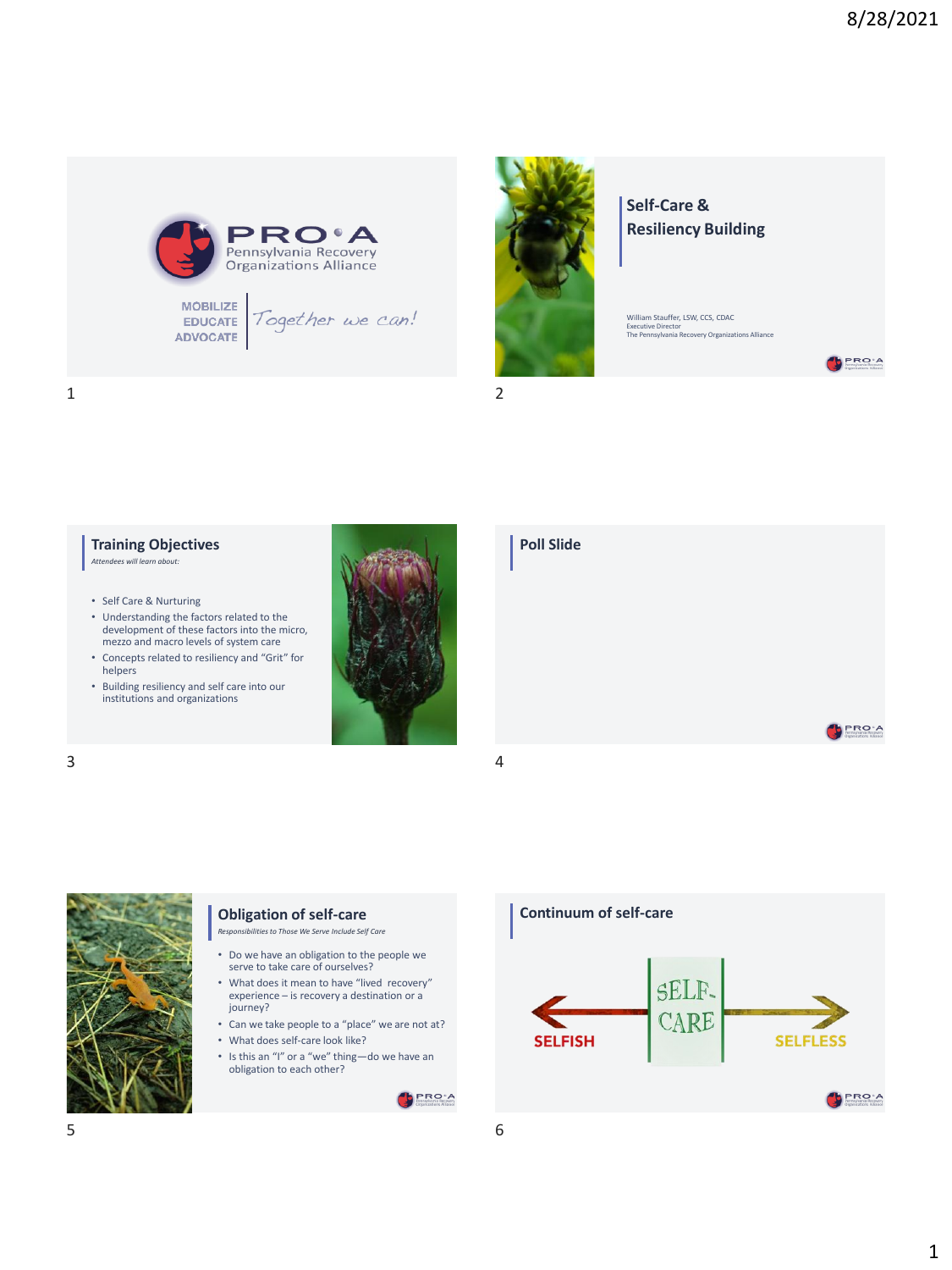









*Works great to reduce tension in the body calming and relaxing, reduces anxiety and stress, great for insomnia*



#### **Let's discuss…**

How do we "give ourselves" permission for self care?

What would we tell ourselves if we were our own client?

What do you think about the value of self care?

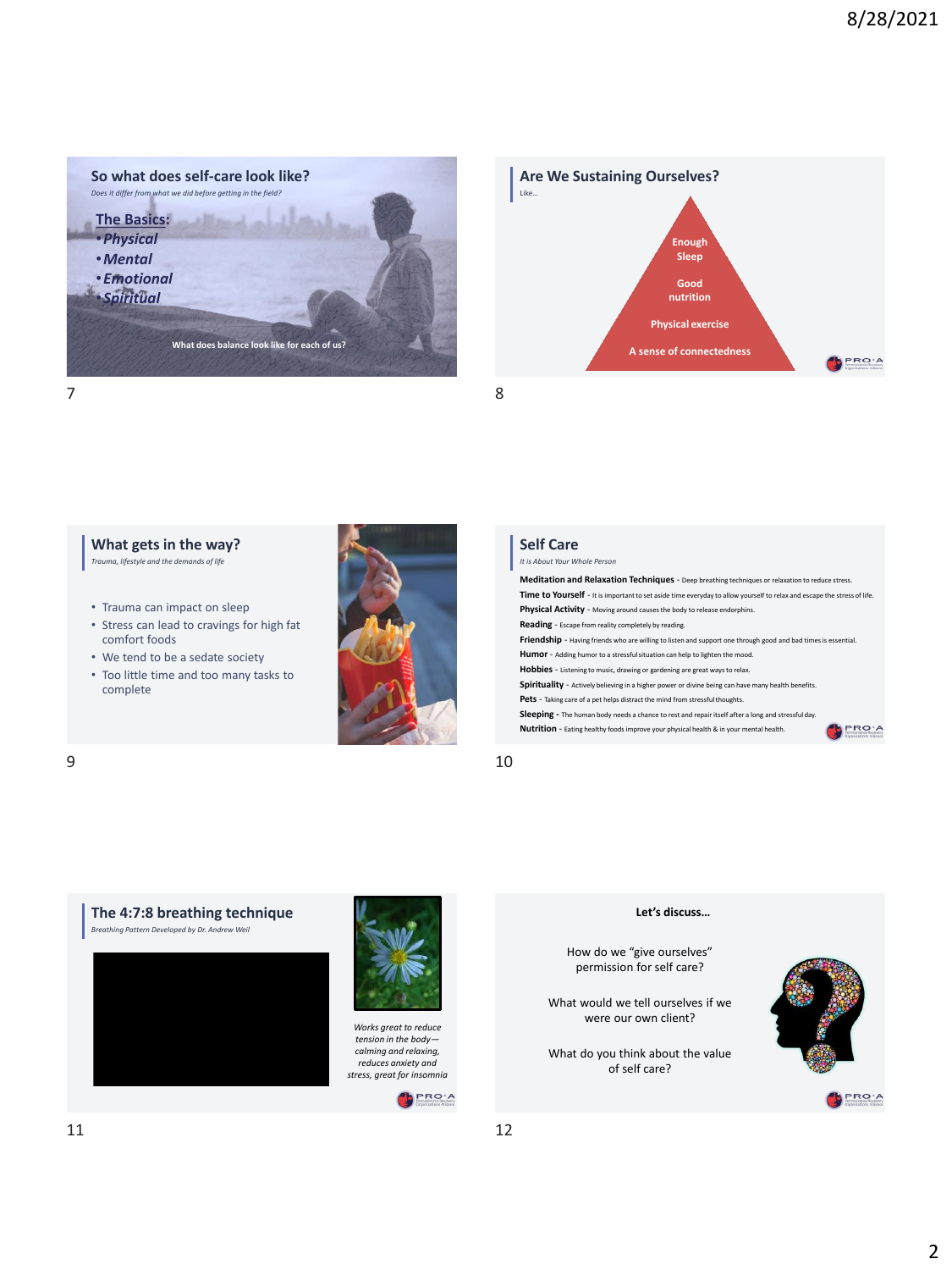**Parallel Processes** *Considerations for Self Care*

> *"When two or more systems – whether these consist of individuals, groups, or organizations – have significant relationships with one another, they tend to develop similar affects, cognition, and behaviors, which are defined as parallel processes"*



### **Fallacies About Burn Out** Some good news…

It is NOT JUST about overwork

Our systems and how we care for and nurture each other are fundamentally important to how vital we are in our work and personal lives



13 14



*Factors to Consider* 

- **Lack of Control**—low control over work tasks • **Values Conflict**—disconnect from organizational
- values • **Insufficient Reward**—feel taken for granted, not
- recognized, and/or undercompensated • **Work Overload**—too much, too complex, or too urgent
- **Unfairness**—you feel treated unfairly
- **Breakdown of Community**—no mechanism for conflict resolution, feedback is non-existent



#### **Trauma-Informed Approach** *Principles to Consider*

#### Six Principles:

- Safety
- Trustworthiness and transparency
- Peer support
- Collaboration and mutuality
- Empowerment, voice and choice
- Cultural, historical, and gender issues



 $15$  16

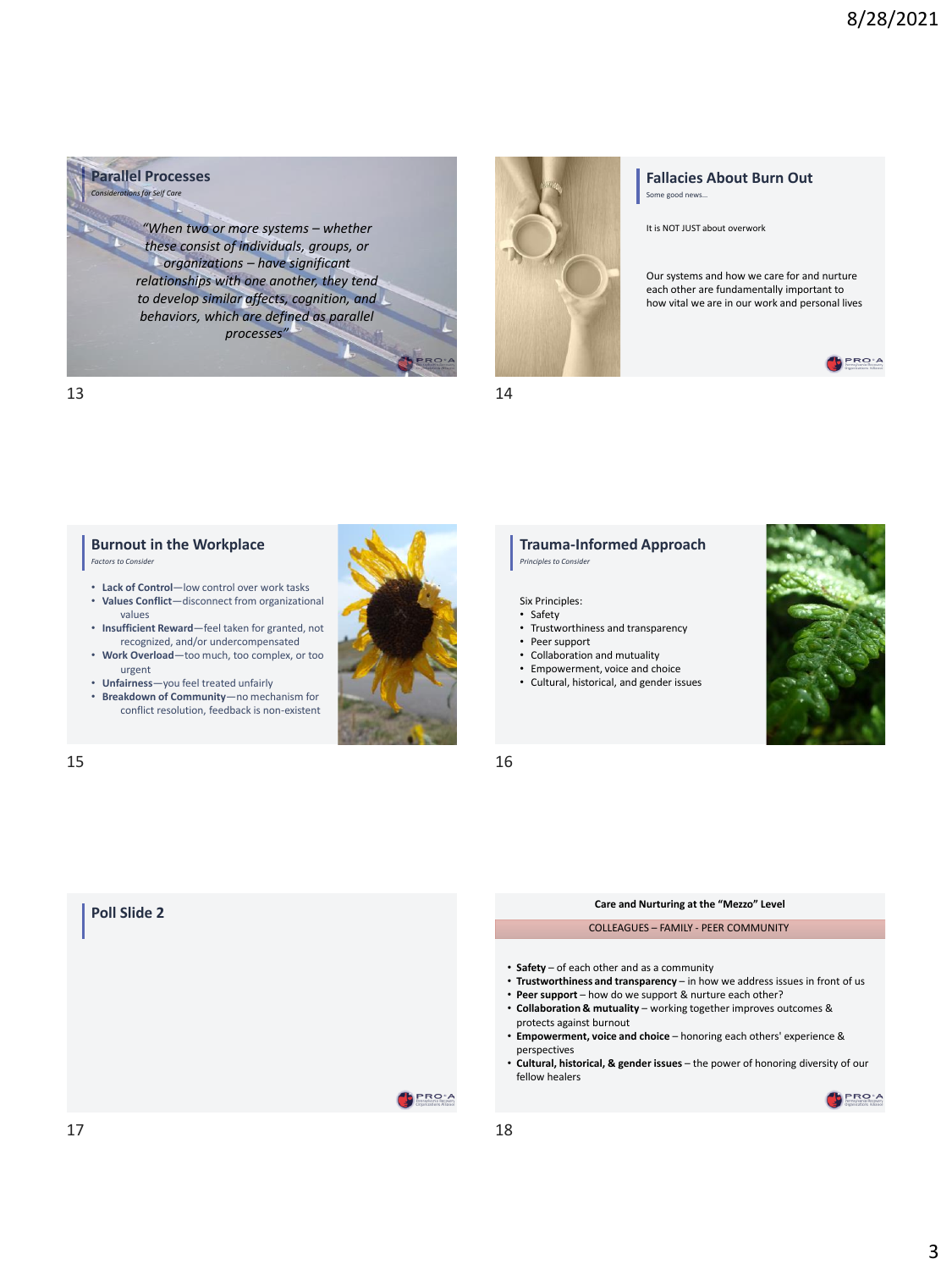

### **"Toxic" Organizations**

*Destroying Sanctuary: The Crisis in Human Service Delivery Systems*

"They feel HELPLESS - in the face of the enormity of the problems confronting them, their own individual problems, and the pressures for better performance from management.

As STRESS INCREASES - the measures they take to "treat" the clients may backfire and they become HOPELESS about the capacity of either the CLIENTS or the ORGANIZATION to change. Escalating levels of UNCERTAINTY, DANGER and THREAT that seem to originate on the one hand from the clients, and on the other hand from "the system" create in the staff a chronic level of HYPERAROUSAL"

"As the environment becomes increasingly CRISIS ORIENTED. Members of the staff who are most disturbed by the HYPERAROUSAL and rising levels of ANXIETY, institute more CONTROL measures resulting in an increase in AGRESSION, COUNTERAGRESSION, dependence on both<br>physical and biological restraints, and PUNITIVE MEASURES directed at CLIENTS and EACH OTHER."



F







| Care and Nurturing at the "Macro" Level                                                                                                                                                                                                                                                                                                                                                                                        |
|--------------------------------------------------------------------------------------------------------------------------------------------------------------------------------------------------------------------------------------------------------------------------------------------------------------------------------------------------------------------------------------------------------------------------------|
| ORGANIZATIONS & INSTITUTIONS                                                                                                                                                                                                                                                                                                                                                                                                   |
| Leaders help Build                                                                                                                                                                                                                                                                                                                                                                                                             |
| • Safety - Maintaining an environment safe for change<br>• Trustworthiness and transparency - Across our systems<br>• Peer support - Emphasize role of mutual support<br>• Collaboration & mutuality - Establish collaborative processes<br>• Empowerment, voice and choice - Work to create a system in which<br>individuals have a voice<br>• Cultural, historical, & gender Issues – Diversity is seen as an asset in their |
| systems                                                                                                                                                                                                                                                                                                                                                                                                                        |

**B**PRO'A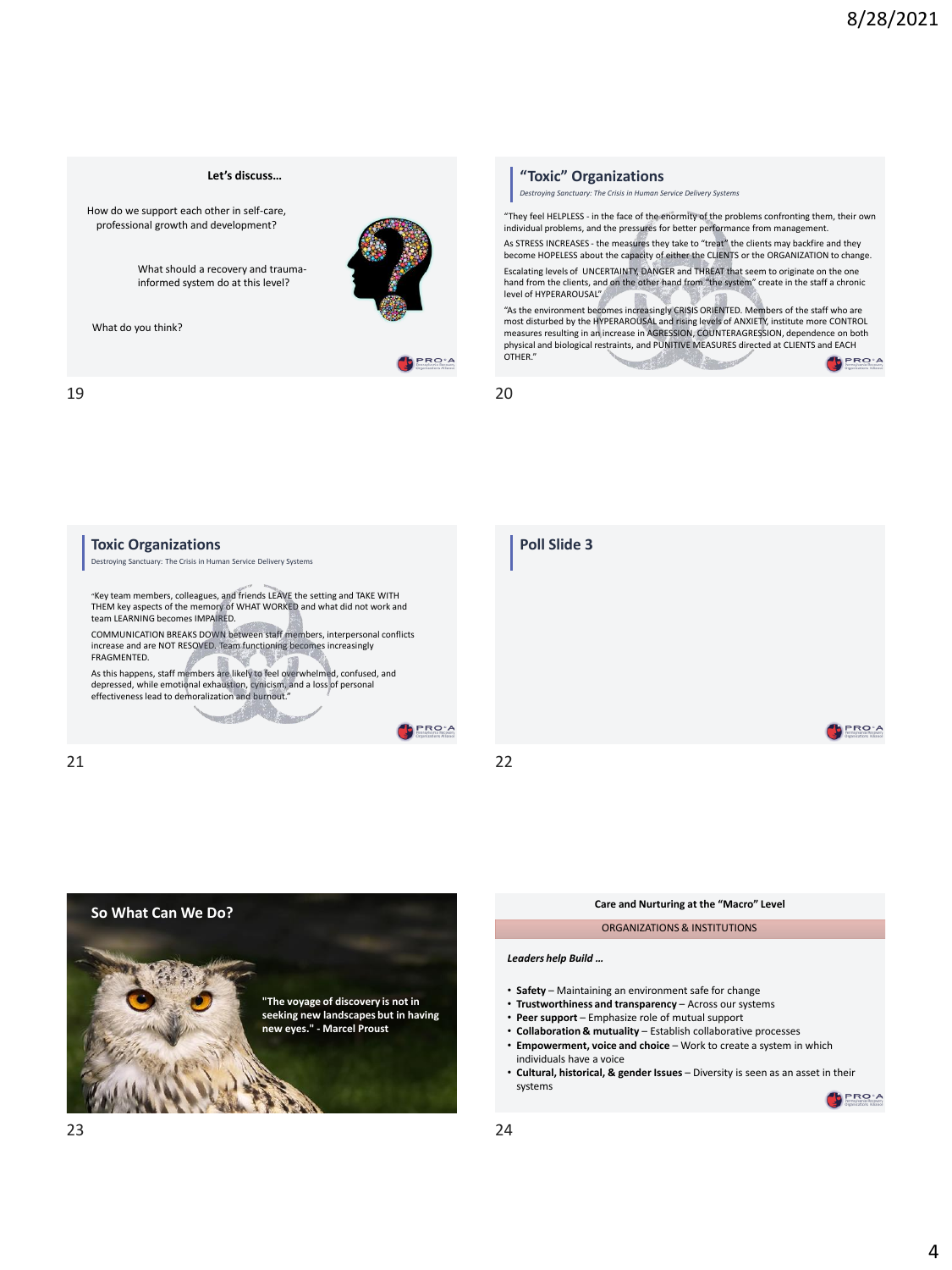

PRO'A





**Let's discuss…**

How do our leaders support selfcare, professional growth, and development in their organizations? How do leaders share knowledge and nurture others at all levels? What do you think?

## 27 28

## **Perseverance & Resiliency**

*Some findings about "Grit"* 

- Perseverance and passion for long-term goals is more talent
- In a longitudinal study of U.S. Military Academy, West Point, cadets higher in grit were less likely to drop out than their less gritty peers, even when controlling for SAT scores and high school rank
- You can develop grit at the individual and group level
- This is why we are talking about it here!







## **Ways to Increase Grit**

*What the Research Tells Us* 

- **Pursue what interests you**: You're not going to stick it out if you don't care.
- **Practice, practice, practice**: It's not just how you get to Carnegie Hall. We love doing things we're good at.
- **Find purpose**: How does what you do help others? That's what makes a job into a calling.
- **Have hope**: No "wishing on a star" here, pal. Have hope because you are going to make it happen.
- **Join a gritty group**: Mom was right; spend time with slackers and you'll be a slacker.

PRO'A